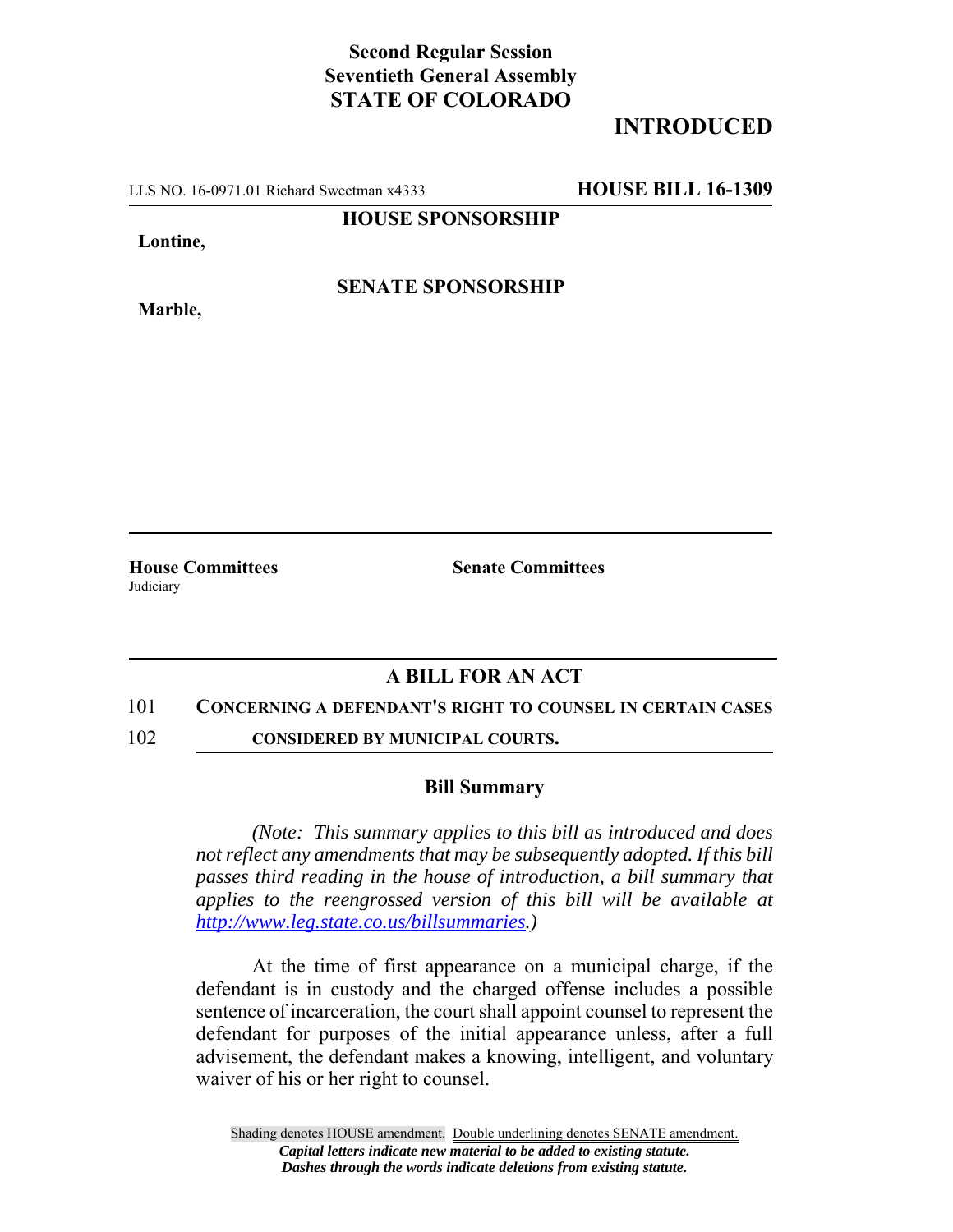If the defendant remains in custody, the appointment of counsel continues until the defendant is released from custody. If the defendant is released from custody, he or she may apply for court-appointed counsel, and the court shall appoint counsel if the court determines that the defendant is indigent and the charged offense includes a possible sentence of incarceration.

*Be it enacted by the General Assembly of the State of Colorado:*

 **SECTION 1. Legislative declaration.** The general assembly hereby finds and declares that the both the United States and Colorado constitutions provide that an accused person has the right to be represented by counsel in criminal prosecutions. This constitutional right has been interpreted to mean that counsel will be provided at government expense for indigent persons in all cases in which incarceration is a possible penalty, unless there is a knowing, intelligent, and voluntary waiver of the right to counsel.

# **SECTION 2.** In Colorado Revised Statutes, **add** 13-10-114.5 as follows:

 **13-10-114.5. Representation by counsel.** (1) AT THE TIME OF FIRST APPEARANCE ON A MUNICIPAL CHARGE, IF THE DEFENDANT IS IN CUSTODY AND THE CHARGED OFFENSE INCLUDES A POSSIBLE SENTENCE OF INCARCERATION, THE COURT SHALL APPOINT COUNSEL TO REPRESENT THE DEFENDANT FOR PURPOSES OF THE INITIAL APPEARANCE UNLESS, AFTER A FULL ADVISEMENT PURSUANT TO C.M.C.R. 210 AND SECTION 16-7-207, 18 C.R.S., THE DEFENDANT MAKES A KNOWING, INTELLIGENT, AND VOLUNTARY WAIVER OF HIS OR HER RIGHT TO COUNSEL.

20 (2) IF THE DEFENDANT REMAINS IN CUSTODY, THE APPOINTMENT OF COUNSEL CONTINUES UNTIL THE DEFENDANT IS RELEASED FROM 22 CUSTODY. IF THE DEFENDANT IS RELEASED FROM CUSTODY, HE OR SHE